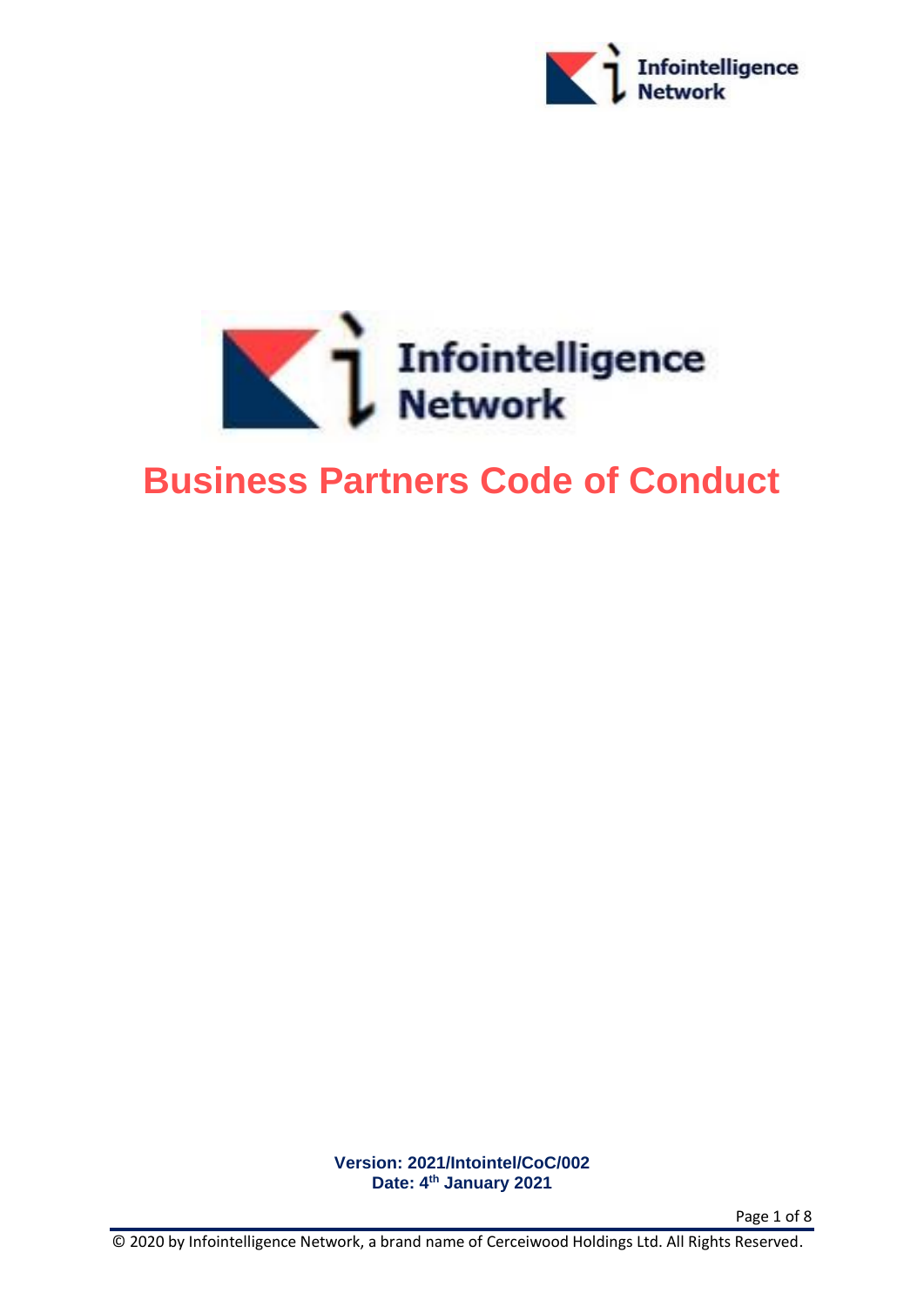

# <span id="page-1-0"></span>**Table of Contents**

| 1.1 |  |
|-----|--|
| 1.2 |  |
| 1.3 |  |
|     |  |
| 2.1 |  |
| 2.2 |  |
| 2.3 |  |
|     |  |
| 3.1 |  |
| 3.2 |  |
| 3.3 |  |
| 3.4 |  |
| 3.5 |  |
| 3.6 |  |
| 3.7 |  |
|     |  |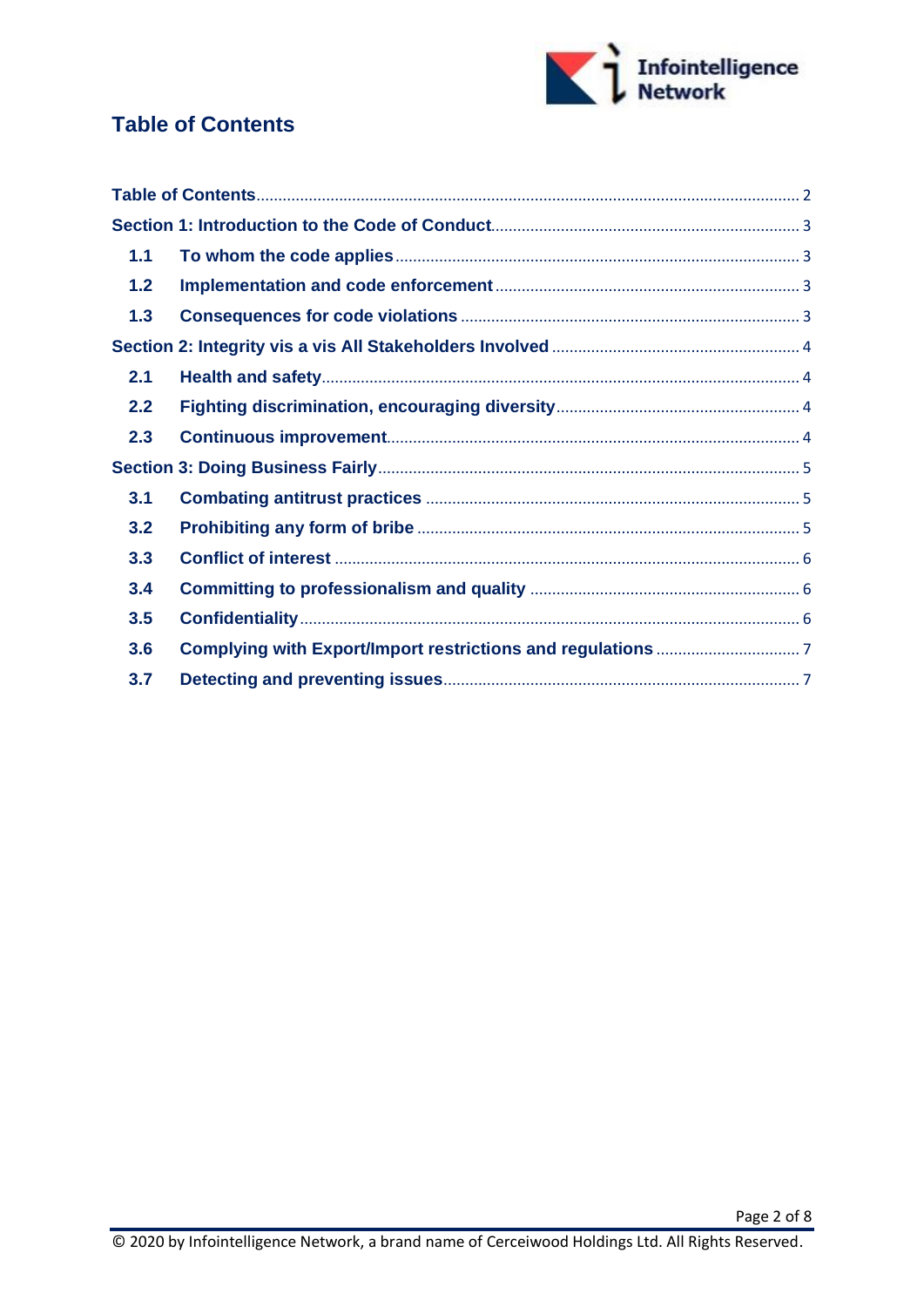

# <span id="page-2-0"></span>**Section 1: Introduction to the Code of Conduct**

The purpose of Infointelligence Network (''Infointelligence'') Infointelligence's Business Partner Code of Conduct (the code) is to describe Infointelligence's expectations in terms of business Ethics and Compliance vis a vis its third parties (hereafter "Business Partners") and to provide them with guidance for actions in many areas in which we operate.

Consistent with our Code of Business Ethics and Compliance, the guidelines and standards contained in the code come as a complement to Infointelligence's requirements in terms of Sustainable Development vis-à-vis its partners, associates and suppliers.

This code is a practical guide to the ethical business practices that will ensure our mutual longterm success.

# <span id="page-2-1"></span>**1.1To whom the code applies**

This code is a mandatory requirement for doing business with Infointelligence.

It applies to all of our Business Partners and their employees. Business Partners are defined as, but not limited to, the following entities:

- Vendors,
- Suppliers,
- Service providers,
- Agents,
- Distributors,
- All other similar parties that provide goods or services to, for or on behalf of Infointelligence.

#### <span id="page-2-2"></span>**1.2 Implementation and code enforcement**

It is critical that this code be put to use on a daily basis and that our Business Partners uphold and convey its values within their organizations. Business Partners need to apply and communicate the code to their employees, as well as their sub-contractors and next-tier suppliers and to reinforce its key points on a regular basis.

While this code gives an overview of the topics that are most important to maintaining ethics in our business relationship, it is not meant to be comprehensive and all-inclusive. Please contact us at info@infointel.net if you ever need more information about how to act in accordance with this code.

#### <span id="page-2-3"></span>**1.3 Consequences for code violations**

There are serious consequences for violating the code and any applicable laws, including the loss of future business dealings with Infointelligence and possibly the termination of contracts. Consequences for legal violations can include heavy fines for companies and individuals, as well as jail time.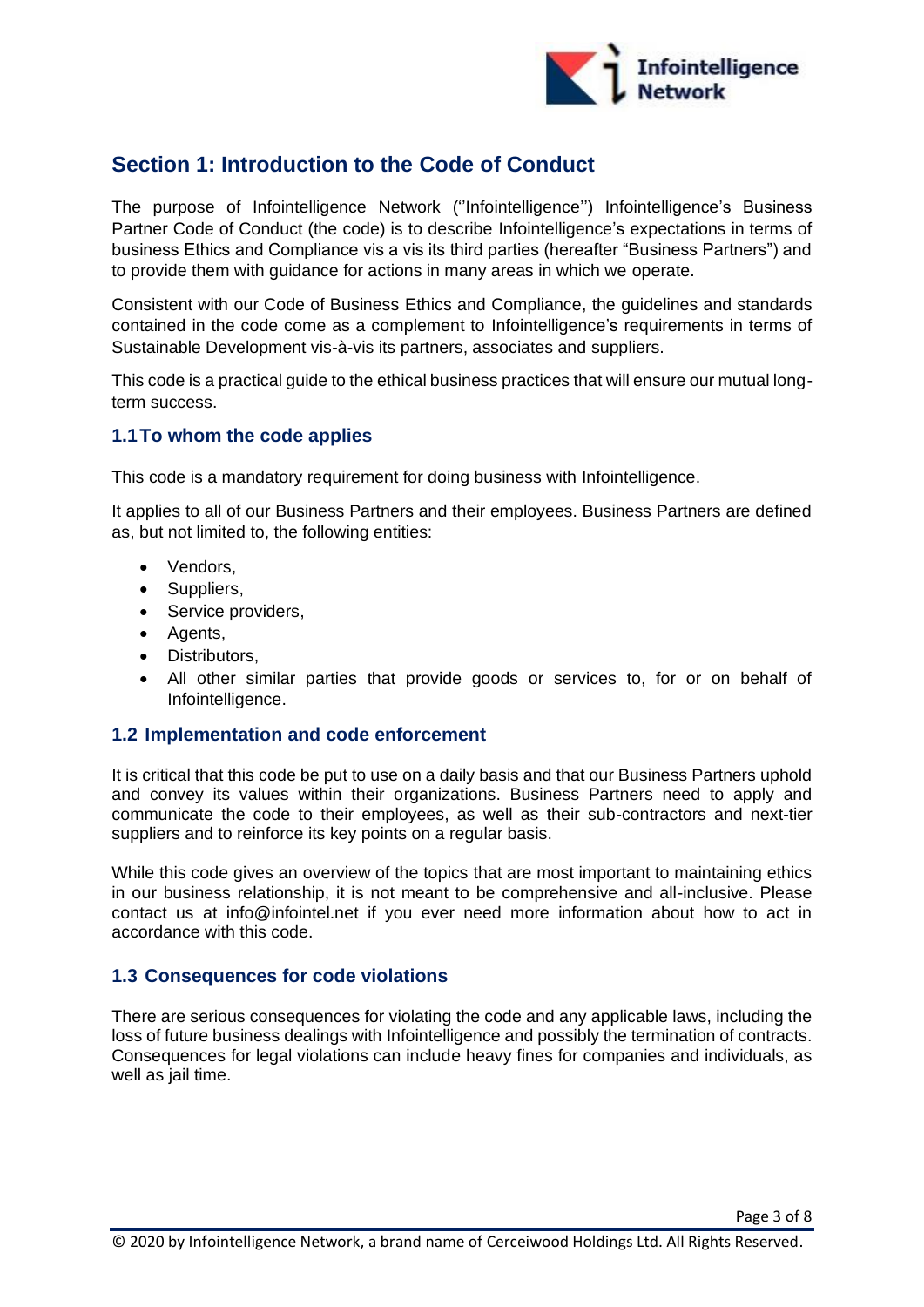

# <span id="page-3-0"></span>**Section 2: Integrity vis a vis All Stakeholders Involved**

Infointelligence has made a specific commitment to respect and promote wherever we work in the world, the fundamental rights established by the Universal Declaration of Human Rights, the dignity and intrinsic worth of individuals, minimum age-requirements, wages and benefits, equal rights for men and women and the private life of employees.

We expect our Business Partners to promote the same values, to comply with the Global Compact sustainable development principles and all related laws and to combat inappropriate or illegal behaviours.

# <span id="page-3-1"></span>**2.1Health and safety**

We are committed to maintaining safe workplaces and have developed multiple safety guidelines, procedures and policies to protect people working at Infointelligence. We also maintain drug and alcohol-free workplaces and forbid the distribution, sale, purchase, exchange, possession and use of illegal drugs in the workplace. Smoking is only permitted in designated areas at Infointelligence worksites.

We expect Business Partners' personnel working at Infointelligence premises to comply with Infointelligence's health and safety instructions.

# <span id="page-3-2"></span>**2.2 Fighting discrimination, encouraging diversity**

Also, as a global company, we value and encourage diversity. We also combat discrimination and harassment: Any sexual or psychological harassment, bullying or other such conduct that interferes with an individual's work performance or creates an intimidating, hostile or offensive work environment, is totally forbidden at Infointelligence, even if there is no relation of job subordination between the parties.

In that respect, Infointelligence Business Partners need to ensure that their employment practices are free from any kind of discrimination, in particular vis-à-vis unionists, employee's representatives, women or minorities.

#### <span id="page-3-3"></span>**2.3 Continuous improvement**

More generally, we encourage our suppliers to be transparent, accountable and engaged in the continuous improvement of their sustainable development commitment.

In that respect, the promotion of the principles and values contained in this code with their own suppliers and partners is strongly recommended. As a reminder, no agent can be hired by a Business partner to indirectly represent Infointelligence without Infointelligence's formal written pre-approval.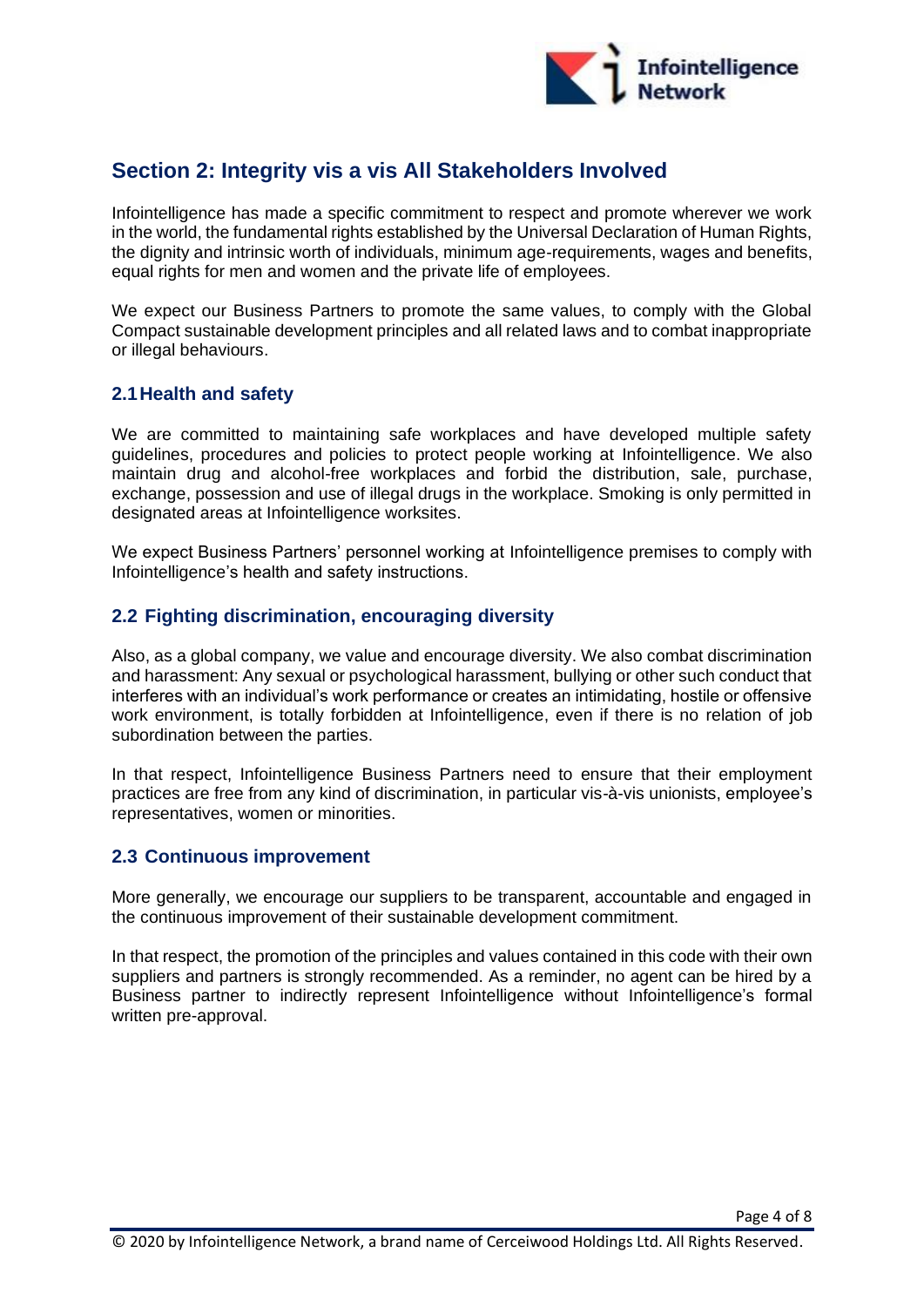

# <span id="page-4-0"></span>**Section 3: Doing Business Fairly**

At Infointelligence, we know that ethical business dealings ensure our success now and our sustainability long into the future. We believe that integrity and success are interlinked.

This is why we strictly adhere to the policies and laws that promote fair competition in the marketplace and safeguard against anti-competitive practices and bribery and corruption: we have zero tolerance for non-compliance.

#### <span id="page-4-1"></span>**3.1Combating antitrust practices**

We expect all of our Business Partners to abide by the same rules and to neither collude with competitors in cartels, engage in price-fixing, market-sharing and bid-rigging or exchange sensitive business data with competitors in an attempt to restrict competition.

Our third-party contributors supporting Infointelligence in projects involving competitors, ie: service providers, contractors, trainees, interns must behave properly and comply with our standards of integrity.

#### <span id="page-4-2"></span>**3.2 Prohibiting any form of bribe**

Similarly, bribery and corruption are totally prohibited at Infointelligence: We adhere to all applicable country laws (including Foreign Corrupt Practices Act, UK Bribery Act, Sapin II, etc.).

Our employees are not permitted to accept any gift or gratuity/invitation from customers or suppliers in any form whatsoever (in particular, amounts of money, merchandise, services, entertainment, or travel) except where the gift or gratuity/invitation is of minimal value.

We don't take actions that may be construed as attempts to unduly influence customers, government or administrative decisions in matters affecting Infointelligence. We avoid mere situations where Infointelligence might be perceived as opened to active or passive bribery for which we have zero tolerance.

As a consequence, Infointelligence employees, directors, Business Partners, consultants, agents, intermediaries or representatives are forbidden from giving or promising to give, in exchange for or in order to obtain a contract or any other improper commercial or financial benefit or any undue advantage, directly or indirectly, any gift or gratuity in cash or any other form, any invitation and entertainment, to any representative of a customer or a supplier or any third party, including journalists.

Infointelligence's rigorous anti-bribery and anti-corruption policies also apply to our direct and indirect dealings with Government or Publics Officials, administrative agencies, authorities.

Infointelligence Business Partners and third parties who interact with public officials, in our name, on our behalf or in our interest are strictly forbidden from giving or promising to give, offering, paying or promising to give or pay in any way, directly nor indirectly to any Government or Public Official in exchange for favourable action from a government, administrative agency or other intermediary.

This is why third-party intermediaries and agents are selected and retained on the basis of Infointelligence Retention and Selection of Agents and Intermediary policy that reflects the highest standards of integrity and business ethics.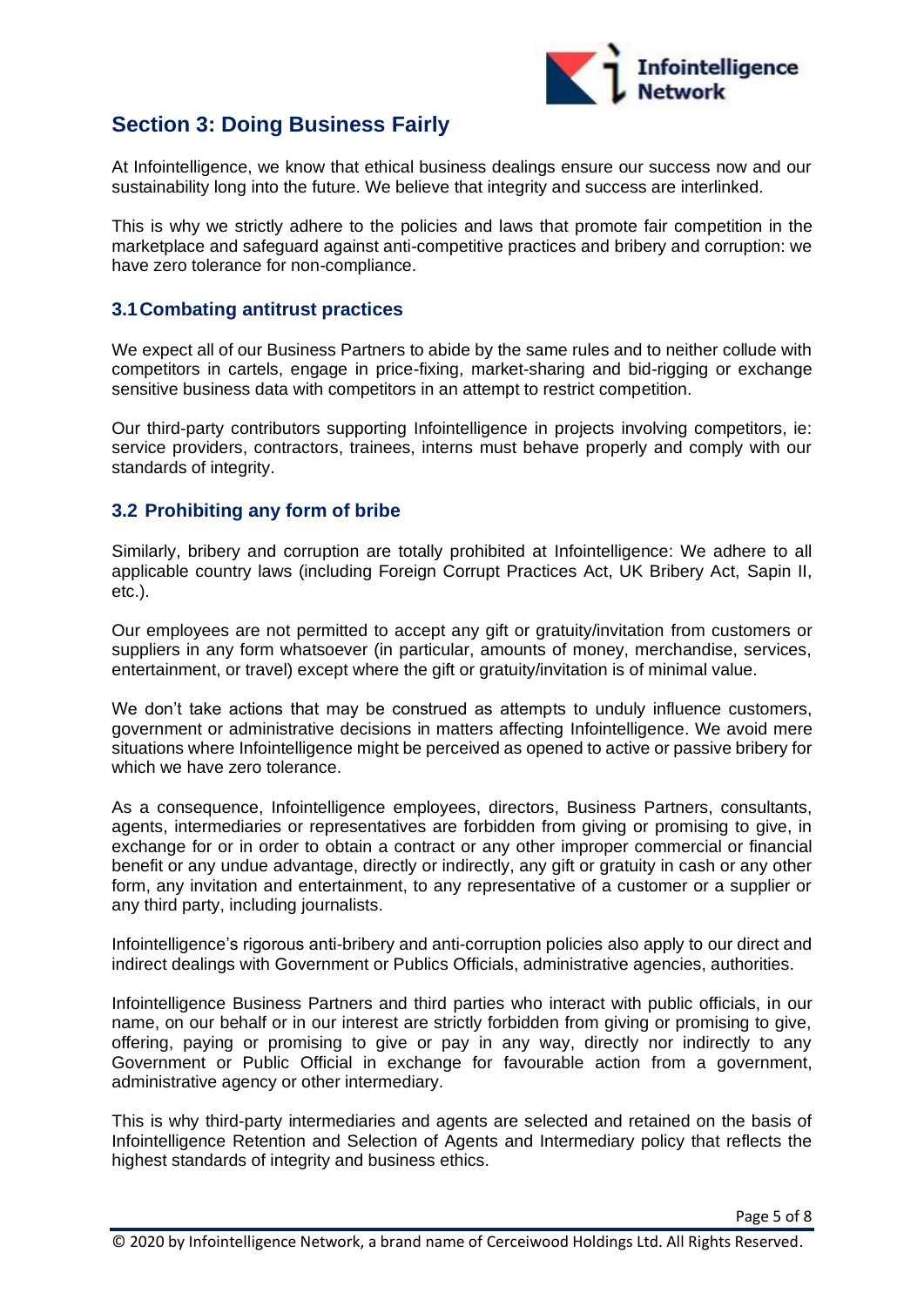

No service can be provided, no payment can be made and no contract can be signed, nor extended or renewed with a third-party intermediary, unless he/she or his/her company has been approved as per the said policy. Agreeing to Infointelligence Third Party Intermediary Terms and Conditions among which the prohibition of offering anything to any public official and to Infointelligence Code of Ethics, the need to list the actual services to be performed, the basis for fees or the price, and all other terms and conditions is also a prerequisite.

Non-compliance with these policies is taken very seriously. They may lead to the termination of Business Partners' contracts.

# <span id="page-5-0"></span>**3.3 Conflict of interest**

A "conflict of interest" exists when an employee's private interests supersede or interfere with Infointelligence's interests or when an employee or a close relative might benefit personally from a transaction involving a company in the Infointelligence.

Employees are expected to make business decisions that are based solely on Infointelligence's best interest and prohibited from entering into any conflict of interest.

Therefore, investing, directly or indirectly, in a Business Partner working with Infointelligence, a supplier's parent company or its subsidiaries is not permitted. Business Partners cannot either lend money to Infointelligence employees, nor directly or indirectly propose or give any kickbacks or bribes.

# <span id="page-5-1"></span>**3.4 Committing to professionalism and quality**

Year after year, we work very hard to get the innovation and quality of our products and services valued by our customers and partners and recognized with awards of excellence by others in our industry.

We believe that the high quality of the products and services that we provide to our customers depends on the integrity and reliability of our production systems.

Infointelligence sets rigorous production and quality-control standards to ensure that our products meet all applicable legal, regulatory and customer requirements. The goal of improving quality motivates and empowers all of our work at Infointelligence and is guided by our values and all Infointelligence employees are responsible for implementing these qualitycontrol procedures.

However, pro-activity is also key: vigilance and early reports to the management of any perceived issue, such as defective parts, actual or potential production difficulties and transparency are core foundations of our production and delivery business ethics.

Professionalism ensures the ability of our businesses and relationships to grow and thrive.

# <span id="page-5-2"></span>**3.5 Confidentiality**

At Infointelligence, we protect our information, know how, IP rights and more generally our confidential and strategic information.

We are extremely cautious as to the integrity and safety of our Information technology network and devices as well as the exchange of information, be it directly, via its systems or on the social media.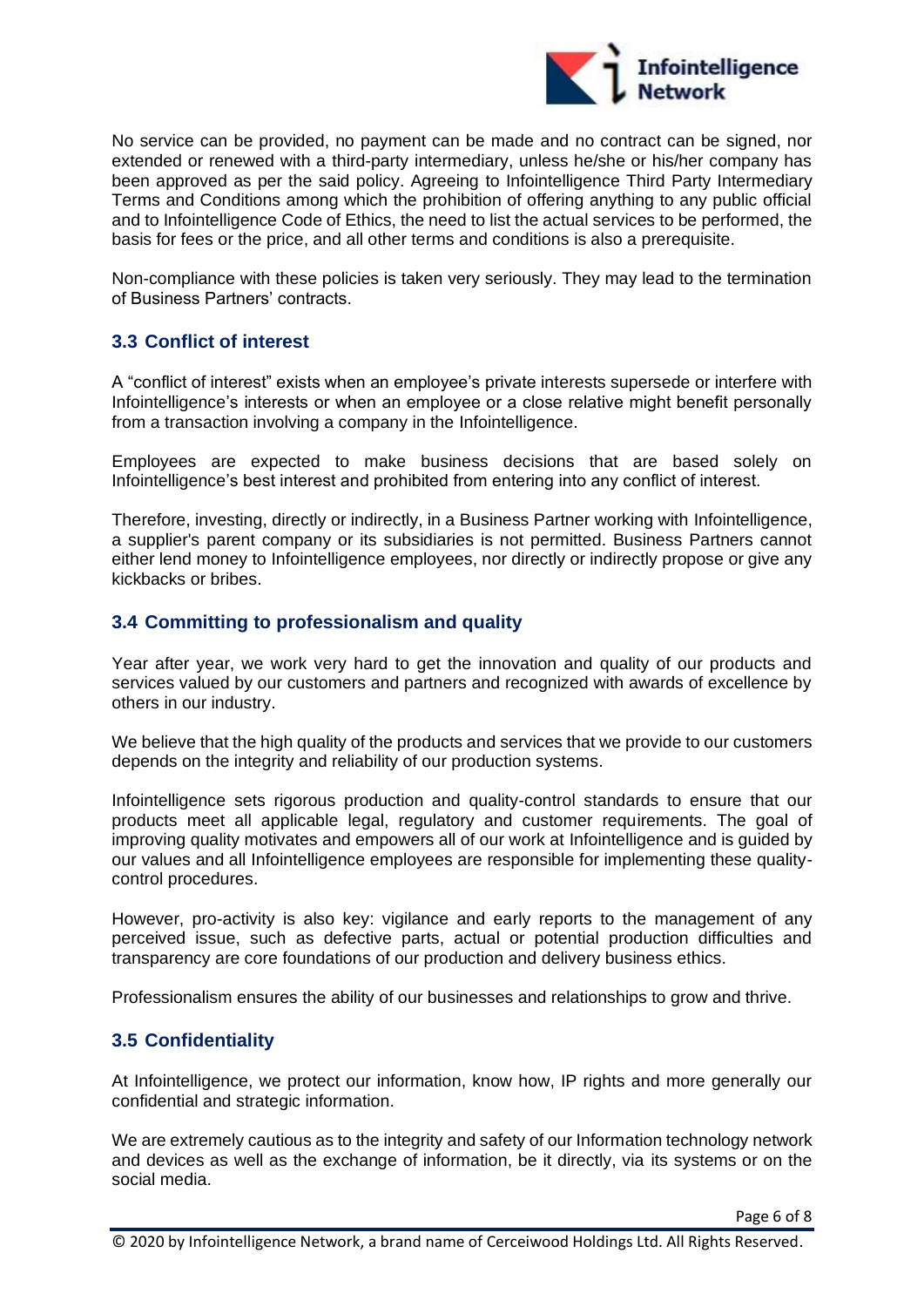

We also respect the intellectual property and confidential information of others as well as the confidentiality of their data, projects, trade secrets, copyrights and other intellectual property, including software, images and publications.

Ensuring confidentiality and IT security takes discipline and attention. We expect our Business Partners to strictly comply with our IT policies and procedures when using devices provided by Infointelligence. We also expect them to respect confidentiality or rights and to use information disclosed or rights provided for the sole purpose of fulfilling their obligations vis-àvis Infointelligence.

Infointelligence Business Partners are not permitted to talk on behalf of Infointelligence or talk or write about Infointelligence, a Infointelligence project, a Infointelligence customer. As a consequence, any request or invitation to an interview needs to be directed to Infointelligence Communication division and no communication can be made on the social media or in any way, such as a Curriculum Vitae, that would lead to the disclosure of Infointelligence's or Infointelligence customers' or other stakeholders' confidential information.

# <span id="page-6-0"></span>**3.6 Complying with Export/Import restrictions and regulations**

We must act in compliance with the laws and regulations that govern the importing and exporting of goods, services, technologies and information, including re-exports and parallel trade. Possible restrictions can include, but are not limited to, bans on imports from or exports to a sanctioned country, shipments to a sanctioned country via a non-sanctioned country and investments involving sanctioned countries.

It's important to be mindful of all the potential risks when working across national borders. For instance, exports are not limited to physical goods; they can also be services or technologies shared by email or other forms of communication.

Many of the concepts associated with international trading, importing/exporting and sanctions can be very complex. Therefore, any time you engage in international business dealings, you should contact the Legal Department to confirm all relevant trade restrictions.

# <span id="page-6-1"></span>**3.7 Detecting and preventing issues**

The most important thing is to detect issues early on, to prevent breaches and violations of laws and policies from happening and in case they happened, to prevent reoccurrence. Risks awareness and understanding is therefore essential to the detection and prevention of risks. While it is of course, your responsibility to duly train you personnel, we have developed awareness development material aimed at helping your teams assigned to Infointelligence missions or projects, understand the risks that Infointelligence is specifically determined to combat and our expectations in terms of attitude and behaviour.

We ask you to take training when required to and to make sure at all time that your teams behave properly.

We also ask you to speak up and ask for help in case of any doubt about compliance on a Infointelligence mission or project especially if you witness or suspect any activity that may be in violation of Infointelligence's policies or other applicable regulations.

If you wish to share a concern confidentially, please talk as soon as possible to your key contact at Infointelligence or if you wish this alert to remain confidential, contact Infointelligence's Ethics and Compliance Division at info@infointel.net.